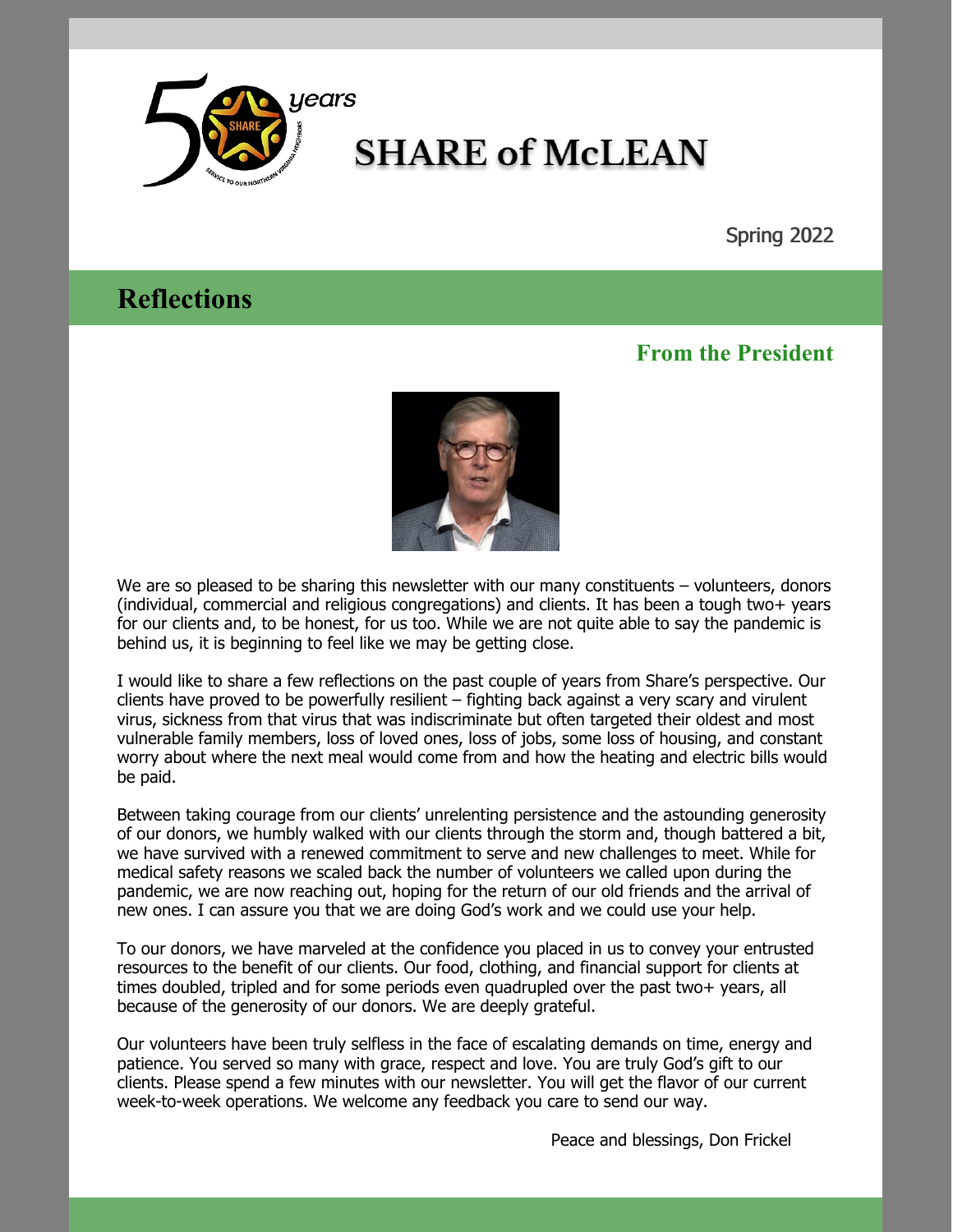

Share couldn't begin to fulfill our clients' needs without the help and support of our very generous community. Thanks to the One Warm Coat [drive](https://www.onewarmcoat.org/), we received more than 300 coats that were distributed to our clients this past winter. As always, we are so grateful to all our neighbors who donated their gently-used winter coats.

Local Tysons Corner retailer Eddie Bauer not only contributed to the initial request but followed up with additional outerwear, including new and likenew warm coats, jackets, down vests, fleece-lined leggings, hats, and shirts. "We are grateful for the generosity of Eddie Bauer and the other local businesses who host these winter coat drives," said Catherine M. DelPrete, a volunteer with Share. "This is a heartwarming example of national retailers using their resources to help the local community."

Photo by Mercia Hobson/Connection Newspapers

## **Making Friends Through Furniture**



With the pandemic easing, Share has restarted its longstanding "travel and adventure" program that delivers gently used furniture to clients. We are looking for new volunteers interested in riding along on a Saturday to see for themselves how gratifying it is to deliver beds to a family that has been sleeping on the floor. Or a table and chairs to a formerly homeless woman who has been eating standing up. Parent/child duos are welcome to help! It's fun work with no prior experience needed. All we ask is that volunteers be comfortable carrying boxes or picking up one end of a kitchen table and carrying it up a flight or two of stairs. The program takes about 5 hours on a Saturday, working from a list of pickups and deliveries prepared beforehand by our volunteer scheduler.

Please help us spread the word to your parish or neighborhood group. We welcome you in this small effort to help the needy among us. You can sign up for a shift [here](https://www.signupgenius.com/go/60b0f44aba82ba31-share).

If you are interested in arranging a no-commitment ride-along, please contact Randy Glantz, [\(randy@shareofmclean.org](mailto:randy@shareofmclean.org), 703.297.7299) or Stew Lingley, Share Furniture Co-Chair [\(slingley@aol.com](mailto:slingley@aol.com), 703.629.8670).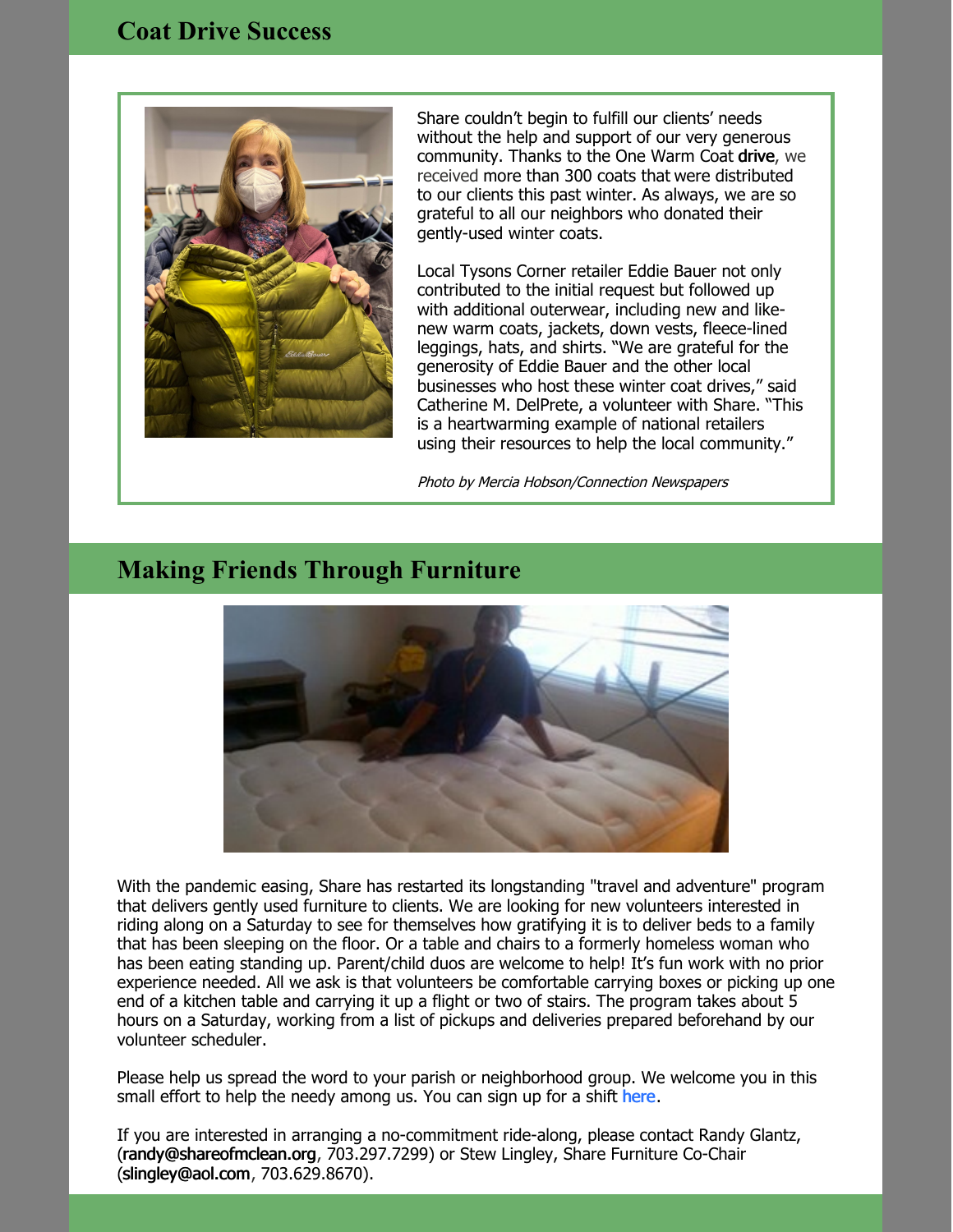## **Helping an Afghan Family Start a New Life**

Share is partnering with McLean Baptist Church (MBC) to support two Afghan refugee families who have settled in Fairfax County. Both six-member families from Kabul arrived in Virginia in October 2021 and are starting life here from scratch. Share and MBC have assisted them in finding apartments, jobs, furniture and clothing. We have also helped with school enrollments, medical appointments and COVID vaccinations. And we have provided financial counseling and job support to ensure the families are able to be self-sufficient. It has been gratifying to watch these eager and grateful immigrants settle into their new country.



## **Little Ladies of Love Sets an Example of Kindness for Us All**



Difficult times sometimes bring out the best in us, and the story of the Little Ladies of Love is an exceptional example of giving. The organization was founded in 2021 by 1<sup>st</sup> and 3<sup>rd</sup> grade girls from Saint Luke Catholic School. The pandemic caused these girls to reflect on their many blessings and become determined to help those less fortunate.

Share clients were the most recent recipients of their kindness and generosity. With the tremendous support and help from the Saint Luke Catholic School's 2nd grade class, the Little Ladies of Charity stuffed 24 bags totaling over 330 food items for SHARE of McLean. The girls enjoyed an afternoon of arts and crafts, a scavenger hunt, and, of course, filling food donation bags. They then celebrated with a pizza party! These girls certainly are an inspiration to us all! Read more about them [here](https://littleladiesofcharity.org/about-us).

## **Get Involved**

#### **Volunteer**

Share needs several computer-literate volunteers to greet our clients as they arrive during Wednesday and Saturday openings, available at least twice a month. Greeters check in clients and confirm their registrations in the confidential database. It takes over 600 volunteer hours a month to prepare and operate the food pantry – please consider volunteering.

Additionally, Share needs an adult advisor to oversee the teen-run Tech Program which refurbishes used laptops for our clients.

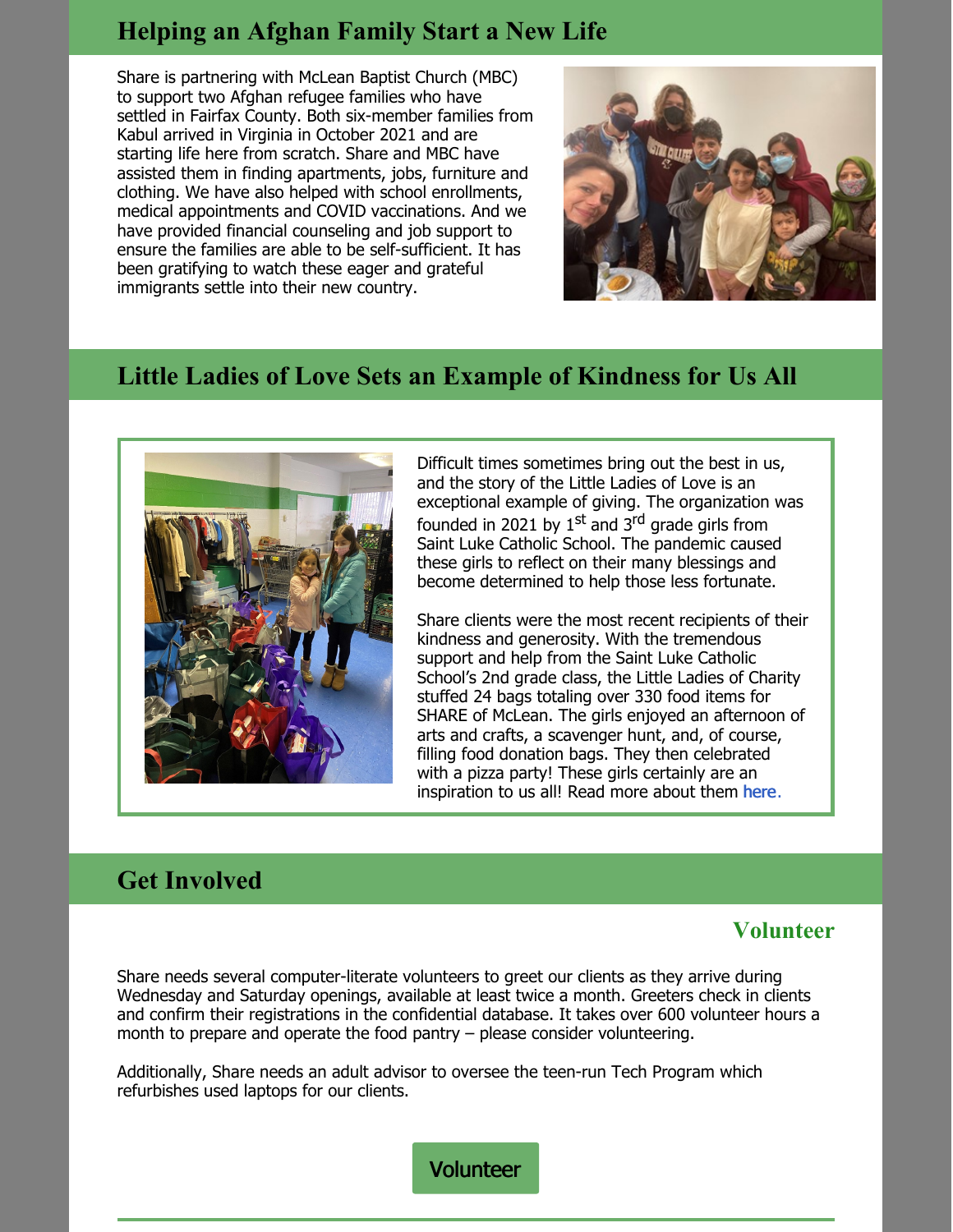### **Food and Clothing Pantry**



## Food Pantry Needs

The Food Pantry serves approximately 250 families and over 150 senior citizens' households each month, providing a much-needed backstop against hunger, particularly with rising inflation. Clients can select from food items based on their personal preferences and in the amount suitable for their family size. Please consider donating! All the items we distribute to our neighbors in need come from community donations.

A list of most urgently needed items can be found [here](https://www.shareofmclean.org/_files/ugd/891f83_1fc8b6a5535f4e7a8650644c3ae82079.pdf). Donations can be placed in the storage bins located along the side entrance of McLean Baptist Church or dropped off with a volunteer on Wednesdays and Saturdays from 9:30 am - 12 noon. Our clients are so grateful for your support!

Beginning in March 2020 of the COVID pandemic, the number of clients using food pantry services nearly doubled compared to prior years. Last year, we supported 435 unique families throughout the year, with over 2500 family members. Additionally, we delivered groceries to Lewinsville Retirement Residence and The Fallstead senior residence to support 110 households. Many of those households continue to rely on Share for support today.



## "Share" the Results of Your Spring Cleaning

New beginnings for our clients often start with your home. The change of seasons can inspire the more motivated of us to clean out closets and assess our accumulated "stuff." Please think of Share, particularly if you have shorts, tshirts, and other spring and summer clothes and shoes to spare. The Share Clothing and Linen Room is co-located with the Share food pantry in the McLean Baptist Church.

Share also welcomes gently used household items and bed linens, towels, blankets, bedspreads and comforters that are new or gently used, clean and reusable. Please bag linens and mark the bed size.

Donations can be placed in the outside storage bins located next to the entrance of McLean Baptist Church at any time. They can also be dropped off with a Share volunteer on Wednesdays and Saturdays from 9:30AM - 12 noon.

## Food Drive at Giant

Share will be hosting a food drive at the McLean Giant on Saturday, June 4th from 9:30 am-3:00 pm. The Share truck will be parked in front of the Giant and there will be teams of volunteers collecting food, gift cards and cash donations. This is our first food drive at the Giant since 2020, and we are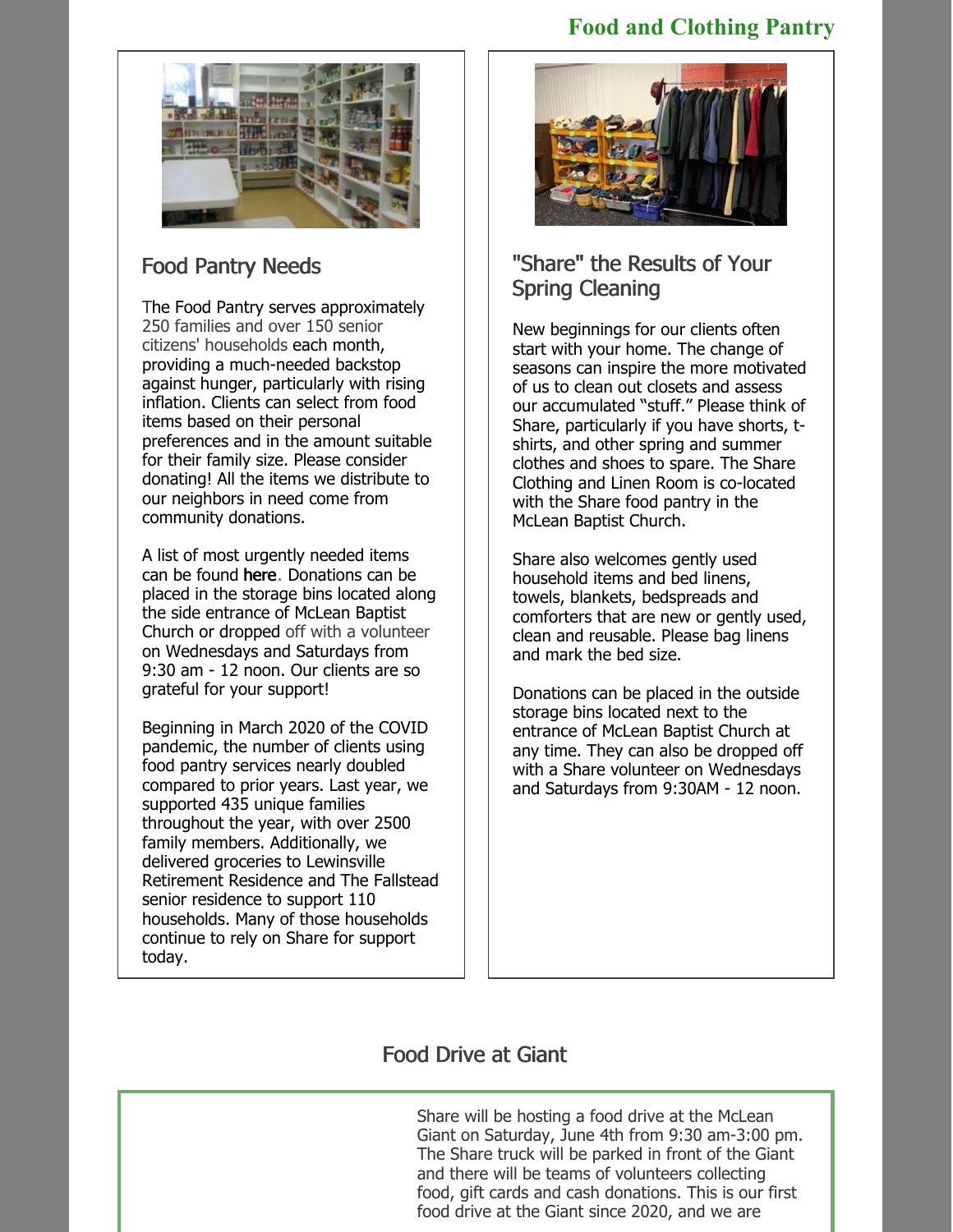

looking forward to hosting this drive to support our neighbors in need. Share is currently assisting more than 150 seniors and 250 families monthly. Our numbers continue to grow and we are so appreciative of all the wonderful support Share receives from our donors and volunteers.

Our sincere thanks to the McLean Giant for allowing us to host this drive and we hope to see everyone there on June 4th!

#### **Donate**

Share relies entirely on your donations. We do not receive any county, state or federal funding. While the community very generously supported us during the height of the pandemic, our donations have tapered off in the past few months, despite continuing need. Please consider making a tax deductible gift through several available methods using the button below.

[Donate](https://www.shareofmclean.org/donate)

#### About Share

Share, Inc. is a non-profit organization, staffed by volunteers and supported by individuals, as well as a long-standing coalition of local religious and civic organizations, to meet the emergency needs of our lower income neighbors. For more information, please see our web site at [www.shareofmclean.org](https://nam12.safelinks.protection.outlook.com/?url=http%3A%2F%2Fwww.shareofmclean.org%2F&data=05%7C01%7C%7Cabe2a81c879a46f80ffc08da2ef8b81a%7C84df9e7fe9f640afb435aaaaaaaaaaaa%7C1%7C0%7C637873943013186284%7CUnknown%7CTWFpbGZsb3d8eyJWIjoiMC4wLjAwMDAiLCJQIjoiV2luMzIiLCJBTiI6Ik1haWwiLCJXVCI6Mn0%3D%7C3000%7C%7C%7C&sdata=4jI0oc4D%2BDysTnX%2FiwX%2BNcwUUGdSOQsSbaMhdAthSV4%3D&reserved=0) or contact us via email at [info@shareofmclean.org](mailto:info@shareofmclean.org).